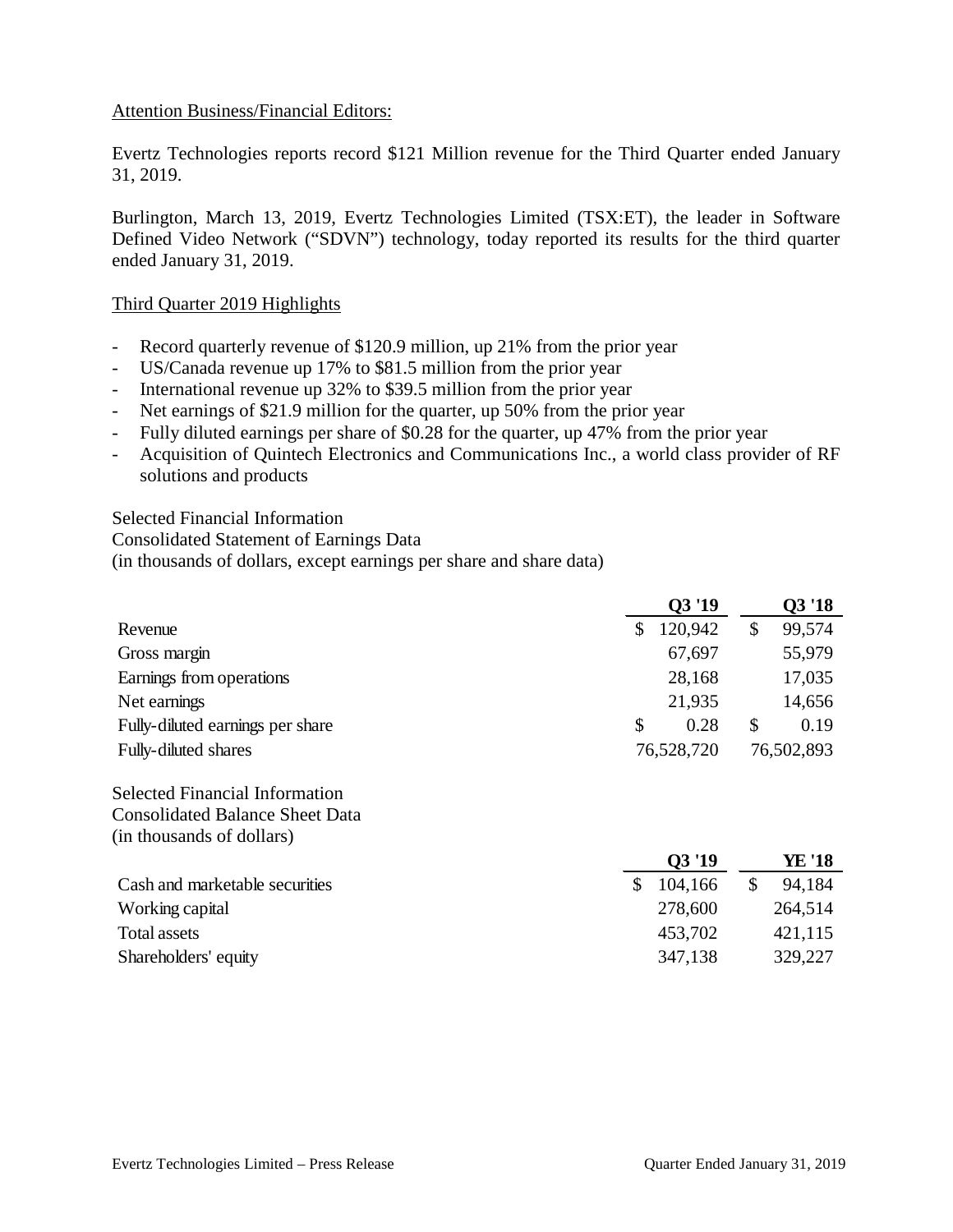## Revenue

For the quarter ended January 31, 2019, revenues were \$120.9 million, compared to revenues of \$99.6 million for the quarter ended January 31, 2018. For the quarter, revenues in the United States/Canada region were \$81.5 million an increase of 17% compared to \$69.7 million in the same quarter last year. The International region had revenues of \$39.5 million and increase of 32%, compared to \$29.8 million in the same quarter last year.

### Gross Margin

For the quarter ended January 31, 2019, gross margin was \$67.7 million as compared to \$56.0 million in the same quarter last year. Gross margin percentage was approximately 56.0% as compared to 56.2% in the quarter ended January 31, 2018.

### Earnings

For the quarter ended January 31, 2019, net earnings were \$21.9 million as compared to \$14.7 million in the corresponding period last year.

For the quarter ended January 31, 2019, earnings per share on a fully-diluted basis were \$0.28 as compared to \$0.19 in the corresponding period last year.

### Operating Expenses

For the quarter ended January 31, 2019, selling and administrative expenses were \$17.6 million as compared to \$15.8 million for the quarter ended January 31, 2018.

For the quarter ended January 31, 2019, gross research and development expenses were \$21.6 million as compared to \$20.3 million for the quarter ended January 31, 2018.

### Liquidity and Capital Resources

The Company's working capital as at January 31, 2019 was \$278.6 million as compared to \$264.5 million on April 30, 2018.

Cash and marketable securities were \$104.2 million as at January 31, 2019 as compared to \$94.2 million on April 30, 2018.

Cash generated from operations was \$48.1 million for the quarter ended January 31, 2019 as compared to \$50.7 million for the quarter ended January 31, 2018. Before taking into account taxes and the changes in non-cash working capital and current taxes, the Company generated \$22.9 million from operations for the quarter ended January 31, 2019 compared to \$12.9 million for the same period last year.

For the quarter, the Company used \$9.5 million from investing activities which was principally driven by the business acquisition of Quintech Electronics and Communications Inc. for \$6.6 million and capital equipment of \$2.9 million.

For the quarter ended, the Company used cash in financing activities of \$13.9 million which was principally a result of the payment of dividends of \$13.8 million.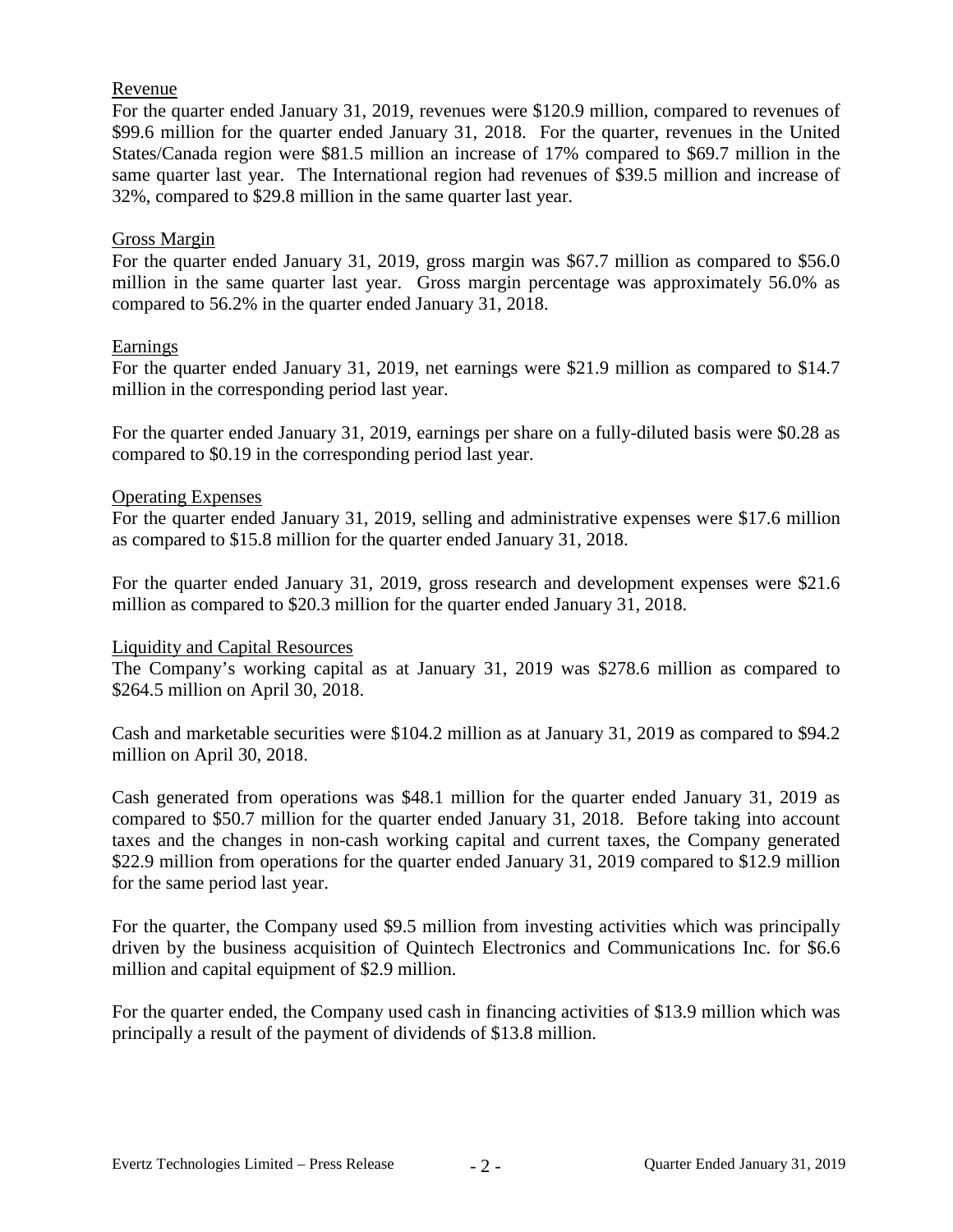## Shipments and Backlog

At the end of February 2019, purchase order backlog was in excess of \$77 million and shipments during the month of February 2019 were \$24 million.

## Dividend Declared

Evertz Board of Directors declared a regular quarterly dividend on March 13, 2019 of \$0.18 per share.

The dividend is payable to shareholders of record on March 22, 2019 and will be paid on or about March 29, 2019.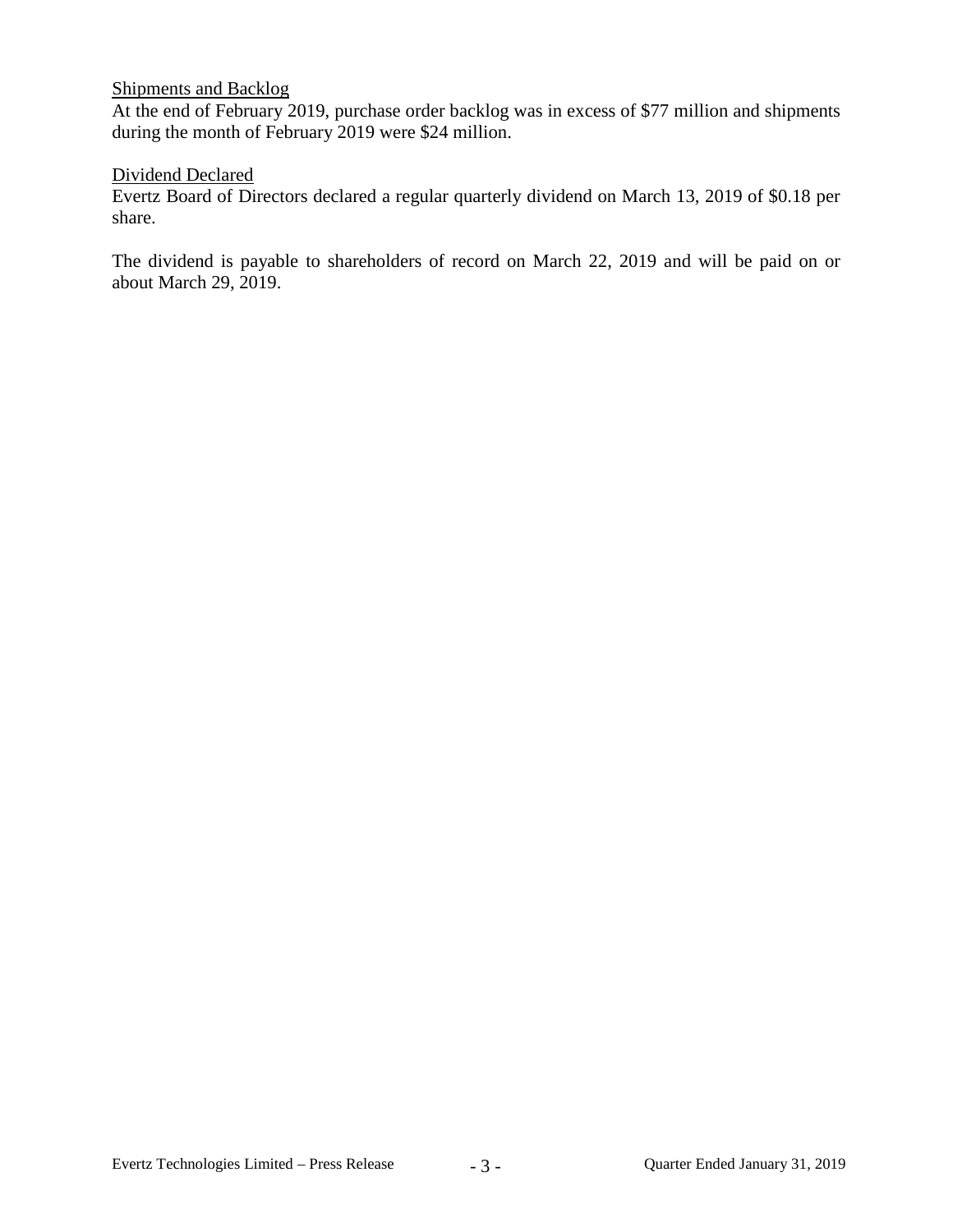# **Selected Consolidated Financial Information**

(in thousands of dollars, except earnings per share and percentages)

|                                                       | Three month period ended |             |          | Nine month period ended |        |             |    |                    |
|-------------------------------------------------------|--------------------------|-------------|----------|-------------------------|--------|-------------|----|--------------------|
|                                                       |                          | January 31, |          |                         |        | January 31, |    |                    |
|                                                       |                          | 2019        |          | 2018                    |        | 2019        |    | 2018               |
| Revenue                                               | \$                       | 120,942     | \$       | 99,574                  | \$     | 336,311     | \$ | 309,844            |
| Cost of goods sold                                    |                          | 53,245      |          | 43,595                  |        | 145,678     |    | 135,952            |
| Gross margin                                          |                          | 67,697      |          | 55,979                  |        | 190,633     |    | 173,892            |
| Expenses                                              |                          |             |          |                         |        |             |    |                    |
| Selling and administrative                            |                          | 17,570      |          | 15,846                  |        | 49,864      |    | 47,699             |
| General                                               |                          | 2,142       |          | 1,451                   |        | 5,550       |    | 5,918              |
| Research and development                              |                          | 21,571      |          | 20,301                  |        | 63,974      |    | 59,787             |
| Investment tax credits                                |                          | (2, 136)    |          | (2,480)                 |        | (6,072)     |    | (7, 781)           |
| Foreign exchange loss (gain)                          |                          | 382         |          | 3,826                   |        | (1,528)     |    | 9,188              |
|                                                       |                          | 39,529      |          | 38,944                  |        | 111,788     |    | 114,811            |
| Earnings before undernoted                            |                          | 28,168      |          | 17,035                  |        | 78,845      |    | 59,081             |
| Finance income                                        |                          | 295         |          | 234                     |        | 964         |    | 509                |
| Finance costs                                         |                          | (152)       |          | (154)                   |        | (661)       |    | (359)              |
| Other income and expenses                             |                          | 1,081       |          | 2,089                   |        | 1,221       |    | 2,043              |
| Earnings before income taxes                          |                          | 29,392      |          | 19,204                  |        | 80,369      |    | 61,274             |
| Provision for (recovery of) income taxes              |                          |             |          |                         |        |             |    |                    |
| Current                                               |                          | 8,033       |          | 6,555                   |        | 21,527      |    | 18,925             |
| Deferred                                              |                          | (576)       |          | (2,007)                 |        | (1,035)     |    | (2,928)            |
|                                                       |                          | 7,457       |          | 4,548                   |        | 20,492      |    | 15,997             |
| Net earnings for the period                           | \$                       | 21,935      | \$       | 14,656                  | \$     | 59,877      | \$ | 45,277             |
| Net earnings attributable to non-controlling interest |                          | 241         |          | 124                     |        | 564         |    | 381                |
| Net earnings attributable to shareholders             |                          | 21,694      |          | 14,532                  |        | 59,313      |    | 44,896             |
| Net earnings for the period                           | $\mathsf{\$}$            | 21,935      | \$       | 14,656                  | \$     | 59,877      | \$ | 45,277             |
| Earnings per share                                    |                          |             |          |                         |        |             |    |                    |
| Basic                                                 | \$                       | 0.28        | \$       | 0.19                    | \$     | 0.78        | \$ | 0.59               |
| Diluted                                               | \$                       | 0.28        | \$       | 0.19                    | \$     | 0.78        | \$ | 0.59               |
|                                                       |                          |             |          |                         |        |             |    |                    |
| <b>Consolidated Balance Sheet Data</b>                |                          |             |          |                         | As at  |             |    | As at              |
|                                                       |                          |             |          | <b>January 31, 2019</b> | 88,883 |             |    | April 30, 2018     |
| Cash and cash equivalents<br>Inventory                |                          |             | \$       |                         |        | \$          |    | 94,184             |
|                                                       |                          |             | \$       | 173,695                 |        | \$          |    | 168,070            |
| Working capital                                       |                          |             | \$       | 278,600<br>453,702      |        | \$          |    | 264,514<br>421,115 |
| Total assets<br>Shareholders' equity                  |                          |             | \$<br>\$ | 347,138                 |        | \$<br>\$    |    | 329,227            |
|                                                       |                          |             |          |                         |        |             |    |                    |
| Number of common shares outstanding:                  |                          |             |          |                         |        |             |    |                    |
| <b>Basic</b>                                          |                          |             |          | 76,519,746              |        |             |    | 76,481,746         |
| Fully-diluted                                         |                          |             |          | 79,177,246              |        |             |    | 78,722,746         |
| Weighted average number of shares outstanding:        |                          |             |          |                         |        |             |    |                    |
| <b>Basic</b>                                          |                          |             |          | 76,505,007              |        |             |    | 76,211,007         |
| Fully-diluted                                         |                          |             |          | 76,519,383              |        |             |    | 76,347,750         |